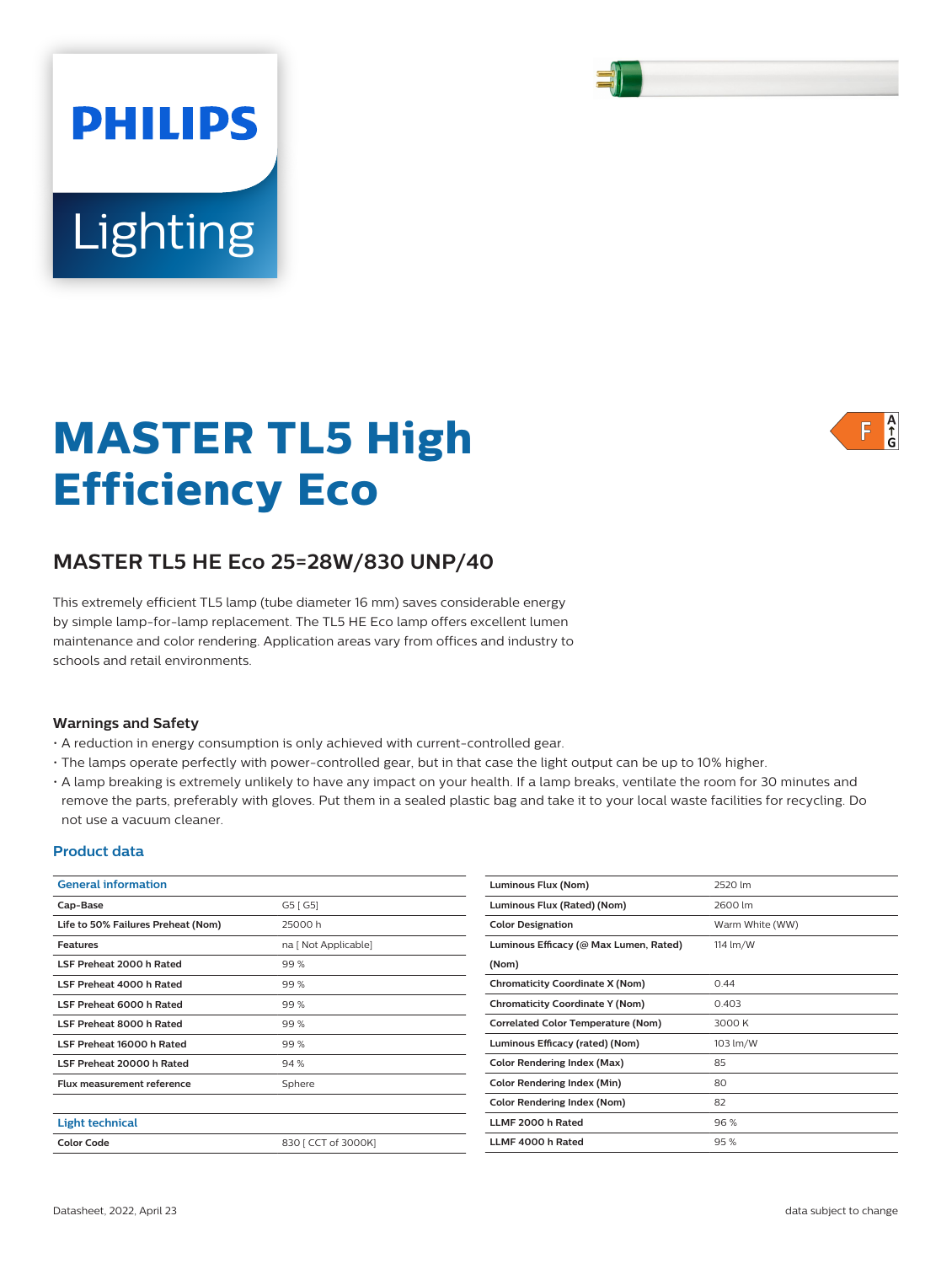# **MASTER TL5 High Efficiency Eco**

| LLMF 6000 h Rated               | 94%             |  |  |  |
|---------------------------------|-----------------|--|--|--|
| LLMF 8000 h Rated               | 93%             |  |  |  |
| LLMF 12000 h Rated              | 92%             |  |  |  |
| LLMF 16000 h Rated              | 91%             |  |  |  |
| LLMF 20000 h Rated              | 90%             |  |  |  |
|                                 |                 |  |  |  |
| <b>Operating and electrical</b> |                 |  |  |  |
| Power (Nom)                     | 25.4 W          |  |  |  |
| Lamp Current (Nom)              | 0.170 A         |  |  |  |
|                                 |                 |  |  |  |
| <b>Temperature</b>              |                 |  |  |  |
| Design Temperature (Nom)        | 35 °C           |  |  |  |
|                                 |                 |  |  |  |
| <b>Controls and dimming</b>     |                 |  |  |  |
| Dimmable                        | Yes             |  |  |  |
|                                 |                 |  |  |  |
| <b>Mechanical and housing</b>   |                 |  |  |  |
| <b>Bulb Shape</b>               | T5 [16 mm (T5)] |  |  |  |
|                                 |                 |  |  |  |
| <b>Approval and application</b> |                 |  |  |  |
| <b>Energy Efficiency Class</b>  | F               |  |  |  |

| Mercury (Hg) Content (Max)       | 1.4 <sub>mg</sub>            |  |  |  |
|----------------------------------|------------------------------|--|--|--|
| Mercury (Hg) Content (Nom)       | 1.4 <sub>mg</sub>            |  |  |  |
| Energy Consumption kWh/1000 h    | 26 kWh                       |  |  |  |
| <b>EPREL Registration Number</b> | 423467                       |  |  |  |
|                                  |                              |  |  |  |
| <b>Product data</b>              |                              |  |  |  |
| Full product code                | 872790082588600              |  |  |  |
| Order product name               | MASTER TL5 HE Eco 25=28W/830 |  |  |  |
|                                  |                              |  |  |  |
|                                  | UNP/40                       |  |  |  |
| <b>EAN/UPC - Product</b>         | 8711500880000                |  |  |  |
| Order code                       | 927990983031                 |  |  |  |
| Numerator - Quantity Per Pack    | 1                            |  |  |  |
| Numerator - Packs per outer box  | 40                           |  |  |  |
| Material Nr. (12NC)              | 927990983031                 |  |  |  |
| Net Weight (Piece)               | 105.800 g                    |  |  |  |

# **Dimensional drawing**



| Product           |       | $D(max)$ A (max)                        | $B(max)$ $B(min)$ | C(max) |
|-------------------|-------|-----------------------------------------|-------------------|--------|
| MASTER TL5 HE ECO | 17 mm | 1149.0 mm 1156.1 mm 1153.7 mm 1163.2 mm |                   |        |
| 25=28W/830 UNP/40 |       |                                         |                   |        |
|                   |       |                                         |                   |        |

# **MASTER TL5 HE Eco 25=28W/830 UNP/40**

### **Photometric data**



**LDPB\_TL5HEECO\_830-Spectral power distribution B/W LDPO\_TL5HEECO\_830-Spectral power distribution Colour**